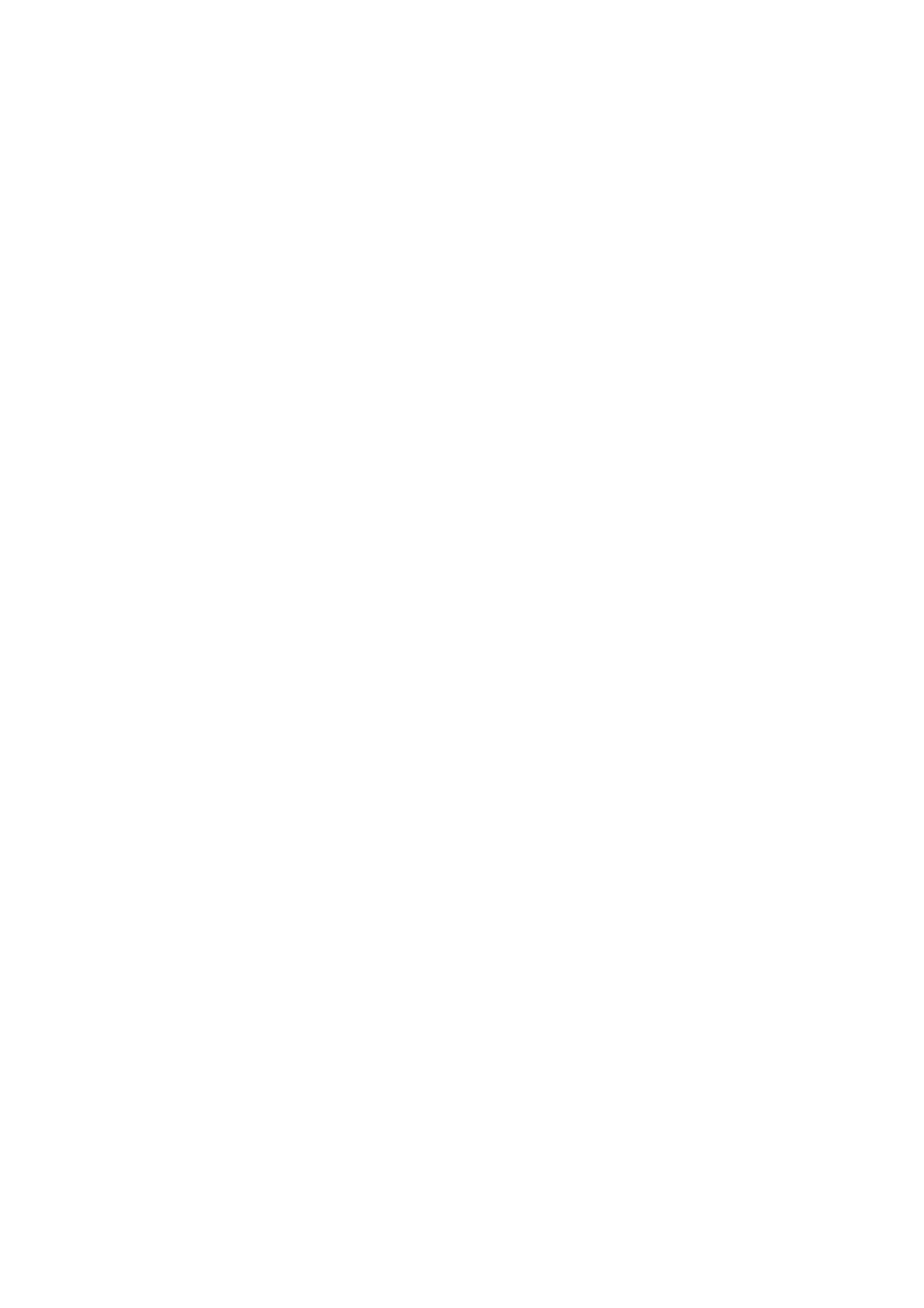## **Ukrainian Antarctic Research for 2006-2007 summer season**

## *Geological-geophysical research*

The geology and geophysics of Antarctica is a special research topic. Complex navy investigations include gravimetrical and magnitometrical survey, echo-sounding, vertical electromagnetic sounding, floor sampling. New materials on morphological-morphometrical peculiarities of relief, break-tectonics, Earth core structure etc were obtained. The results of these works allow creation of spatial-time model of Earth core and upper mantle formation of West part of Antarctic Peninsula.

The trends of geological-geophysical investigations in Antarctica are connected to scientific works in near-Antarctic water area of World Ocean, and first of all – in shelf zone for mineral-raw materials and hydrocarbonates exploration.

Magnetic observatory "Argentine Islands" (Akademik Vernadsky station) is equipped with modern magnitometric apparatus, included in the INTERMAGNET and used for investigations of time-spatial structure of geomagnetic field in Antarctica. This observatory has the longest time series of Earth magnetic field records in Western Antarctic, starting from 1954. Maps of Antarctic magnetic field components and also maps of components secular variations are made.

## *Biological research*

The efforts of leading biologists of Ukraine are directed to structure-functional analysis of Antarctic biocenosis of different hierarchical levels. Ukraine also holds continuous biological monitoring.

One of the main problems of such monitoring is a search of biochemical indicators for estimation of population state. The investigations of biochemical (including oxidative processes) characteristics and element compound of blood carried out by Ukrainian scientists showed that Antarctic species of fish are significantly different from others. This phenomenon is due to adaptation of fish to Antarctic conditions. The survey allowed to determine the peculiarities of macro and micro elements distribution in blood and liver of Antarctic fish depending on species.

By 2006 the inventory of avifauna of Argentine islands, Piterman island, adjacent land and water areas of West shore of Grahams Land near Vernadsky Station. The species composition, number, peculiarities of nested biology, habit of life and propagation of all navy birds species populating the region. A monography "Birds of Argentine Islands and Piterman island" is prepared, summarizing all the ornithological research up to the present day. A detailed description of all 26 birds species of the region was given.

The further plans are more detailed investigations of nested biology of background species, mechanisms of propagation of some species (gentoo and Antarctic penguin, snowy sheathbill, Antarctic skua) to the south of contemporary southern edge of their natural habitat. Some more fundamental research topics are considered.

In 2006 mammal-fauna investigations of the region were started. The species compound, number and habit of life peculiarities of mammals investigation is planned. The investigation of pinniped and cetacean role in Antarctic ecosystem is also suggested. The undertakings for preservation of rare species are planned.

In 2003 at Galindez island, near Vernadsky Station a bio-geographical polygon was positioned of unique Antarctic landscape oasis of glacier, fields of lichen and moss, soils, cascade lakes. An exact topographic map of the polygon was created. All the landscape peculiarities, birds nest and etc are positioned.

The complex approach to Antarctic cenosis investigation allowed secure of microscopic hybrid-producer of anti-cancer melamine. Absolutely new data on phytoviruses and on soil microbiological cenosis was obtained.

For the first time in Antarctic plants (*D. antarctica*) and mosses antigens of viruses of tobacco mosaic, cucumber mosaic and etc were defined. This is evidence on high diversity of antigen determinants of Antarctic plants viruses.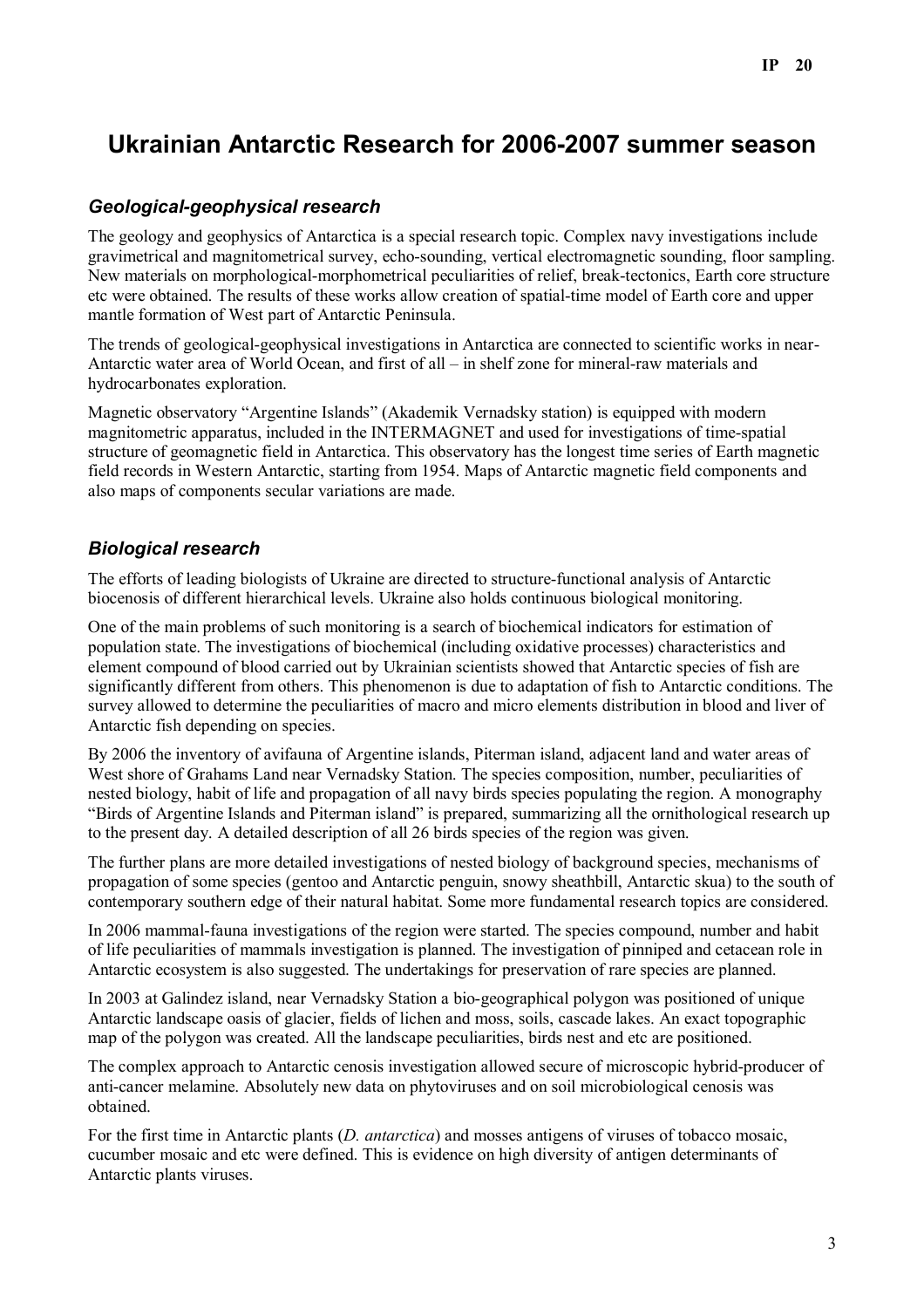Soil microorganisms were found to be resistant to high concentration of toxic metal such as cuprum, chrome, cadmium, mercury. For the majority of microorganisms these metals are highly toxic at concentration of 1 to 5 mg/l. But Antarctic microorganisms increase at 50-70 mg/l of chrome, cadmium and mercury and at 500- 4000 mg/l of cuprum.

For waste treatment on Vernadsky station a technology of microbe metabolism control is effectively used for 4 years.

The terms of Madrid Protocol require utilization of organic waste. The same protocol forbids introduction to Antarctica any microorganisms, including destructors of food waste. This problem is solved by new biotechnology based on microbe metabolism control i.e. introduction of non-toxic elements that direct microorganisms for quick fermentation of food waste. The weight reduction of about 20 times is obtained for 7 to 10 days forming non-toxic gas – nitrogen and carbonic acid. The solid waste is dried out and pressed with plastic for removal from station. The microorganisms' metabolism control technology allows complete utilization of ecologically-hazardous waste from Akademik Vernadsky Station.

The final goal for biological research is determined as creation of theoretical basis for prognosis of pelagian ecosystem state of Atlantic part of the Antarctica, including Antarctic krill and fish stock and development of recommendations for use of these commercial resources. Such task represents both national interests and interests of other countries participating in International Convention of 1980 on preservation and rational use of navy resources of Antarctic region. The methodological basis for this research is complex monitoring of the region ecosystem.

The further monitoring of Antarctic region will allow both direction of ecosystem change and global climatic processes determination.

## *Medical-physiological research*

Medico-biological investigations in Antarctic are made for the following National Program research topics:

- Modernization of medical election of candidates to the expedition.
- Study of peculiarities of human adaptation in Antarctic conditions.
- Investigation of Antarctic conditions influence on human health.
- Development of facilities for prophylaxis and rehabilitation of polar explorers.

It was shown that adaptation of winterers on the station consists of several phases: acute adaptation, functional stress, relative stabilization and depressive phase.

The phase of acute adaptation (Antarctic autumn) is characterized by disorders of normal circadian architectonics of psychical-physiological and visceral functions.

The phase of functional stress (Antarctic winter) becomes evident as a result of complex influence of biorhythmological factors, deprivation, hypodynamics and is characterized by so-called "Antarctic syndrome" and final formation of relations in winterers community.

During relative stabilization phase (Antarctic spring) close relationships are formed in the collective, biorhythms are stabilized.

The final depressive phase (Antarctic summer) is characterized by high anxiety, emotional instability, desynchronization disorders. After return from the expedition evidences of latent hypoxia are found for the winterers.

The obtained data on phases of human adaptation in Antarctica show the importance of further improvement of psychical-physiological accompaniment of expeditions and rehabilitation methods. It is also important to deeper the investigations of extreme Antarctic factors influence on human body.

## *Physics of atmosphere and near space*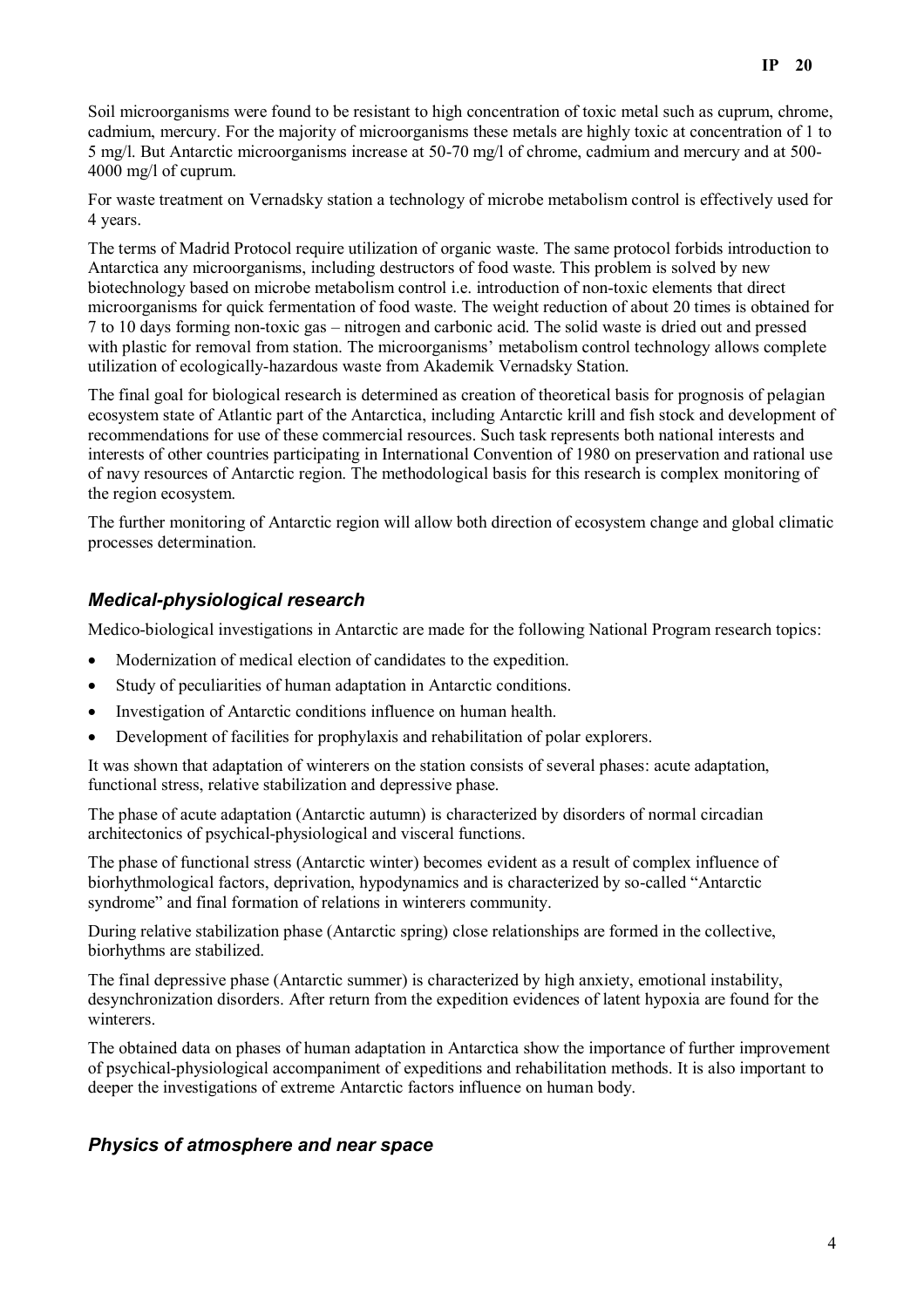Ukrainian station holds continuous monitoring of man-caused radio emission due to conception of anthropogenic influence on "electromagnetic Earth climate". Akademik Vernadsky Antarctic Station has the most sensitive and wide-band electromagnetic receivers (of Ukrainian design) in the world.

Methodical investigations of global thunderstorm activity are also undertaken, having information on climate change around the globe.

One more important and original investigations topics is energetic connection between neutral atmosphere (troposphere) and its ionized part – ionosphere and magnetosphere. The Vernadsky Station first allowed testing a hypothesis of powerful near-surface perturbations (atmospheric fronts influence on electrodynamical parameters of geospace).

## *Nuclear-physical research of Earth interior and atmosphere*

During last years on the basis of experimental investigations held on Vernadsky Station astrogeophysical investigations are conducted by the following major research topics:

#### **1. Investigations of radon emanation and its connection to Earth core tectonics.**

Statistical investigations of radon emanation from the Earth core in seismic and aseismic conditions are based on conception of the earthquake as self-organized criticality. Therefore continuous measurements of radon emission on Akademik Vernadsky Antarctic Station are held from 2003. It was shown that spectral density of radon distribution function contains information on time and magnitude of further earthquakes.

#### **2. Investigation of impulse electromagnetic Earth emission (Dicke superradiance) and its correlation with other geophysical fields connected to tectonic phenomenon. Glaciers, Earth core and upper mantle investigation are made by Dicke superradiance geopolariton sounding.**

Geopolariton sounding has quiet a long history before finding its application in geological survey. Dicke superradiance geopolaritons bear information on strain state of Earth core allowing investigations of seismic and tectonic phenomenon. Preliminary results of geopolariton measurements showed the possibility of glacier, Earth core and upper mantle structure restoration. Process of year-round data from geopolariton monitoring on Vernadsky station also showed that geopolariton signal carries information on earthquake preparation.

#### **3. Atmospheric aerosol properties investigations and its influence on measurement of ozone quantity in the atmosphere.**

With the help of neutron-activation analysis element compound of aerosol in different Earth regions – Ukraine, Slovenia, Antarctica was made. The analysis of measurement result showed that there is a strict correlation between aerosol compounds in all the Earth regions.

Elements not kept within correlation dependency define man-caused pollution of the region.

This correlation dependency allows introduction of 'clean air standard' for the Earth region.

Aerosol particles are multifractal and their size distribution is determined by log-normal distribution. Multifractal light scattering is significantly different from Rayleigh scattering.

The results obtained allow estimate of atmospheric aerosol influence on global climate on the basis of astrogeophysical energy-balance climate theory developed in National Antarctic Scientific Center of Ukraine. Furthermore it is possible to estimate influence of atmospheric aerosol on measured ozone content in the atmosphere, particularly in near-polar regions.

Based on the results obtained, Ukraine plans starting net measurements of radon, aerosols and ozone in different Earth regions.

#### **4. Investigation of possibility of detecting of cosmic rays of ultra high energy from their interaction with Antarctic glaciers.**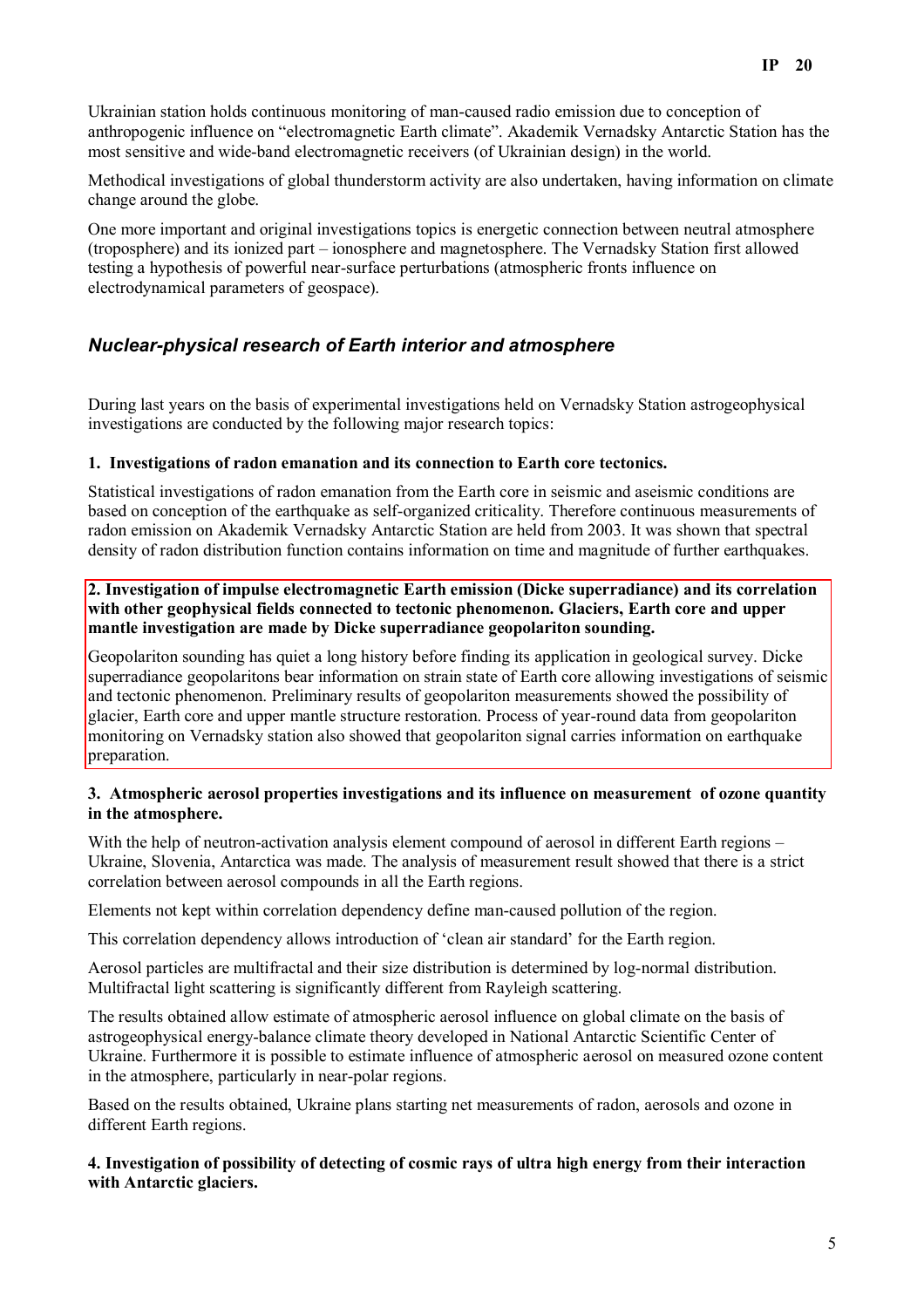Interaction of cosmic rays of ultra high energy  $(>10^{20}$ eV) with Antarctic glacier leads to formation of a powerful radio-impulse from ice that after reflection from ionosphere may be registered by Akademik Vernadsky Station apparatus. Preliminary process of 2005 year measurements confirms possibility of existence of such particles.

Investigations of "cosmic" neutrons were also held with the help of solid track detectors, processed at Joseph Stephan Institute in Lubliana for energy spectrum of cosmic rays in a wide energy interval determination.

## *Hydrometeorological investigations*

Continuous series of standard meteorological survey at Vernadsky Station is one of the longest in Antarctica starting from 1947. During 10 years of Ukrainian Antarctic expeditions a complex of hydro-meteorological investigations was significantly widened and improved, particularly with oceanographic survey (temperature, saltiness) and glaciers survey.

According to Vernadsky Base temperature data, one of the most significant increases of year average temperature is by 2 degrees for the last 25 years. The warming trend is typical for other stations of Antarctic Peninsula.

The mass balance measurements of "Domestic" glacier (Galindez island) are made weekly for definition of year-to-year variations of mass. It was shown that it has a slow trend to decrease.

Ukrainian and German scientists first in the world identified over 200 volatile organic and inorganic elements at Galindez Island. Time trends for 4 000 years were defined for 26 of these elements. It was found that freons and their substitute accessed the glacier from man-caused sources, while sulfur, bromine, iodine and some chlorine-carbonates were generated by biochemical reactions of micro-alga, phytoplankton and also by photolysis reaction and redox-reactions of organic elements in snow and ice cover of the glacier.

## *Design of GIS system of Antarctic Peninsula*

Topographical-geodesic works are made on the islands and adjacent water areas of Argentine Islands Archipelago using modern GPS system including:

- Definition of accurate geodesic coordinates of stable reference point by long-time GPS observations for estimate of regional lithosphere motions.
- Repeated GPS observations on British triangulation points and widening of geodesic net on Argentine Archipelago Islands.
- Large-scale mapping of topographic peculiarities and ice dome on Galindez Island.
- Ensuring accurate positioning of different measurement points for the Islands, Antarctic Peninsula or sea floor investigations.

According to geodesic GPS observations a local network from over 200 points on Argentine Archipelago was created.

## *Development and introduction of new technologies*

The apparatus of Akademik Vernadsky Station is continuously improved, first of all by Ukrainian devices. New highly accurate devices for geomagnetic field and ionosphere perturbations monitoring were installed that correspond to the characteristics of devices used in INTERMAGNET. The last original device from Lviv center Institute for cosmic research – handheld meteomagnetic stations.

## *Participation in III IPY*